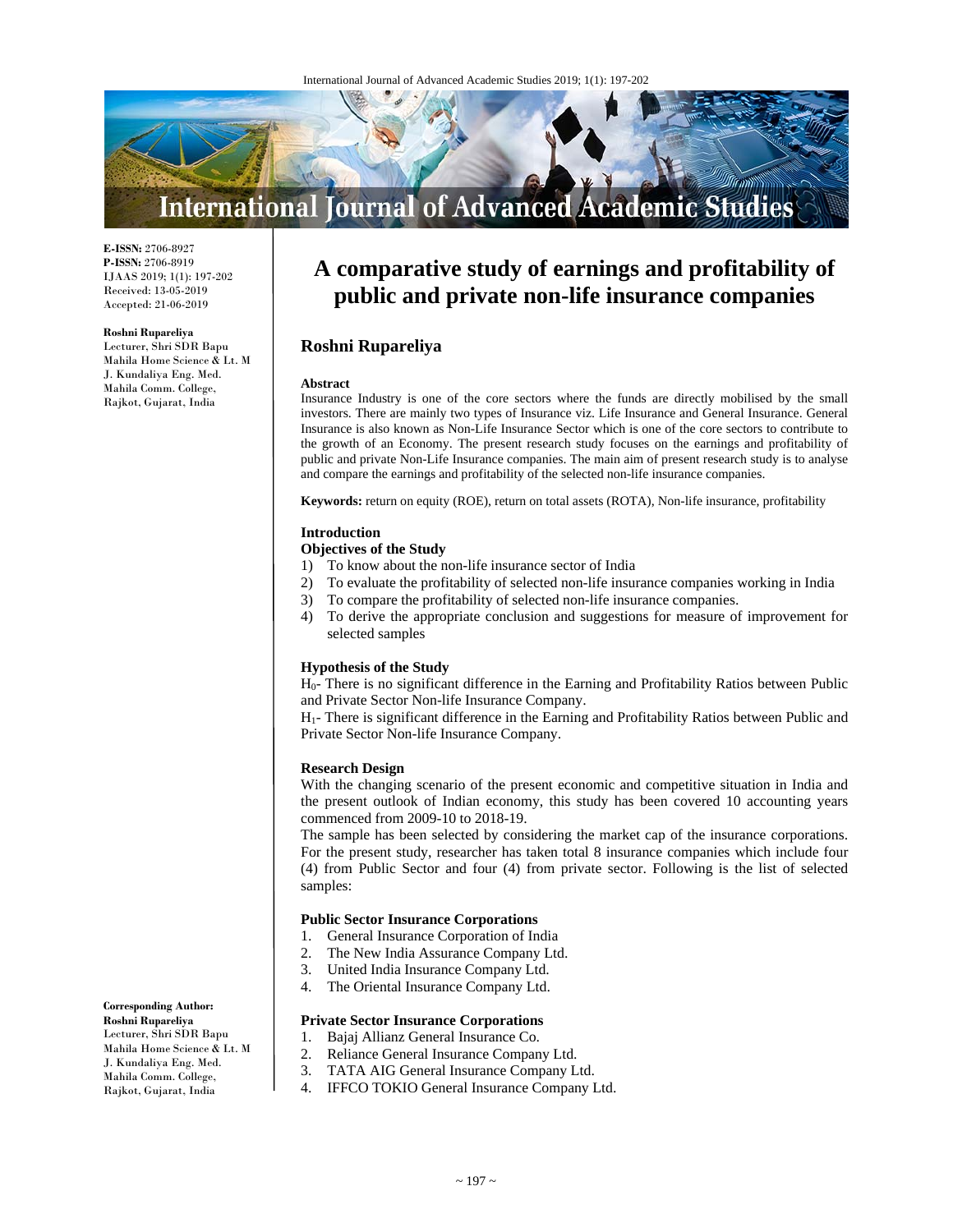For evaluating and comparing the profitability of selected private and public non-life insurance companies, following variables are taken:

- 1. Return on Equity Ratio (Net Income / Shareholders Fund \* 100)
- 2. Return on Total Assets (Net Income / Total Assets \* 100)
- 3. Earnings per Employees (Net Income / No. of Employees)
- 4. Expenses Ratio (Operating Expenses / Net Premium \* 100)

For the present research problem, A Comparison is to be made between selected Private and Public Non-Life Insurance Companies. Here the average of all the variables is taken and T-Test is used to test the hypothesis at 5% level of Significance.

## **Data Analysis and Interpretation**

Data Collection, Presentation, Analysis and Interpretation is the vital part of any research study. Data Collection is the pivot for any research. It is the core component with which the research study can be carried on. For the present study Earnings and Profitability Analysis is done for evaluating

and analyzing the performance of the Selected Non-Life Insurance Companies. For testing of hypothesis, here we have used two statistical tools namely F-Test ANOVA and T-Test for Comparing the performance of Private and Public Non Life Insurance Companies during the study period of last ten years

#### **Return on Equity**

|              | <b>Public Sector</b> |                              |                                                                           |          | <b>Private Sector</b>        |                     |  |  |  |
|--------------|----------------------|------------------------------|---------------------------------------------------------------------------|----------|------------------------------|---------------------|--|--|--|
| Year         |                      | <b>General Insurance CO.</b> |                                                                           |          | <b>General Insurance Co.</b> |                     |  |  |  |
|              | (Mean)               |                              | $\overline{\mathbf{X}} - \overline{\overline{\mathbf{X}}}$ ) <sup>2</sup> | (Mean)   |                              | $-\mathbf{\bar{Y}}$ |  |  |  |
| 2009-10      | 9.965                | 3.335                        | 11.122                                                                    | 4.363    | $-4.826$                     | 23.289              |  |  |  |
| 2010-11      | 2.603                | $-4.027$                     | 16.218                                                                    | $-7.615$ | $-16.804$                    | 282.371             |  |  |  |
| 2011-12      | $-2.410$             | $-9.040$                     | 81.723                                                                    | $-2.203$ | $-11.392$                    | 129.775             |  |  |  |
| 2012-13      | 16.363               | 9.733                        | 94.729                                                                    | 13.803   | 4.614                        | 21.290              |  |  |  |
| 2013-14      | 13.945               | 7.315                        | 53.508                                                                    | 18.740   | 9.551                        | 91.224              |  |  |  |
| 2014-15      | 12.668               | 6.038                        | 36.456                                                                    | 13.048   | 3.859                        | 14.893              |  |  |  |
| 2015-16      | 9.413                | 2.783                        | 7.745                                                                     | 11.278   | 2.089                        | 4.364               |  |  |  |
| 2016-17      | $-6.223$             | $-12.853$                    | 165.202                                                                   | 16.615   | 7.426                        | 55.147              |  |  |  |
| 2017-18      | 25.200               | 18.570                       | 344.841                                                                   | 13.340   | 4.151                        | 17.232              |  |  |  |
| 2018-19      | $-15.223$            | $-21.853$                    | 477.558                                                                   | 10.520   | 1.331                        | 1.772               |  |  |  |
| <b>TOTAL</b> | 66.301               |                              | 1289.102                                                                  | 91.889   |                              | 641.357             |  |  |  |

**Table 1:** Average of Return On Equity Ratio (Roe)



**Chart 1:** Average of return on equity of selected samples

The above Table no. 1 and Chart No. 1 shows the Average of Return of Equity (ROE) Ratio of the selected samples of Private and Public Non-life Insurance Companies during the study period starting from 2009-10 to 2018-19.

The mean of means of public sector non life insurance companies was 6.6301 and that of private non life insurance companies was 9.1889 during the study period.

**Table 2:** T-Test statistics for average of return on equity (Roe)

| <b>Name of Sector</b>                                 | <b>Mean</b> | <b>SD</b> | DF | <b>Value</b>          | 't' Cal. 't' Table<br>Value |
|-------------------------------------------------------|-------------|-----------|----|-----------------------|-----------------------------|
| Public Sector Non-Life<br><b>Insurance Companies</b>  | 6.6301      |           |    | 10.3561   18   0.5524 | 2.1009                      |
| Private Sector Non-Life<br><b>Insurance Companies</b> | 9.18891     |           |    |                       |                             |

The above Table No. 2 shows the T-Test Statistics for Average of Return on Equity (ROE) for the test of hypothesis using 5% level of significance. For the present study, the hypothesis is based on the T-Test for comparing the performance of selected Public and Private Non-Life Insurance companies during the study period from 2009-10 to 2018-19.

**H0=** There is no significant difference between the Average of Return on Equity (ROE) Ratio of the selected Public and Private Non-Life Insurance Companies during the study period of ten years

**H1=** There is significant difference between the Average of Return on Equity (ROE) Ratio of the selected Public and Private Non-Life Insurance Companies during the study period of ten years

The calculated value for comparative 'T-Test' for Average of Return on Equity (ROE) Ratio between Public and Private Non-Life Insurance Companies is 0.5524 while the Table value is 2.1009.

For hypothesis testing using 5% level of significance, the calculated value is lower than the table value. So, Null hypothesis is accepted and alternate hypothesis is rejected. It shows that there is no significant difference exists between the Average of Return on Equity (ROE) Ratio of the selected Public and Private Non-Life Insurance Companies from Insurance Sector during the study period of ten years.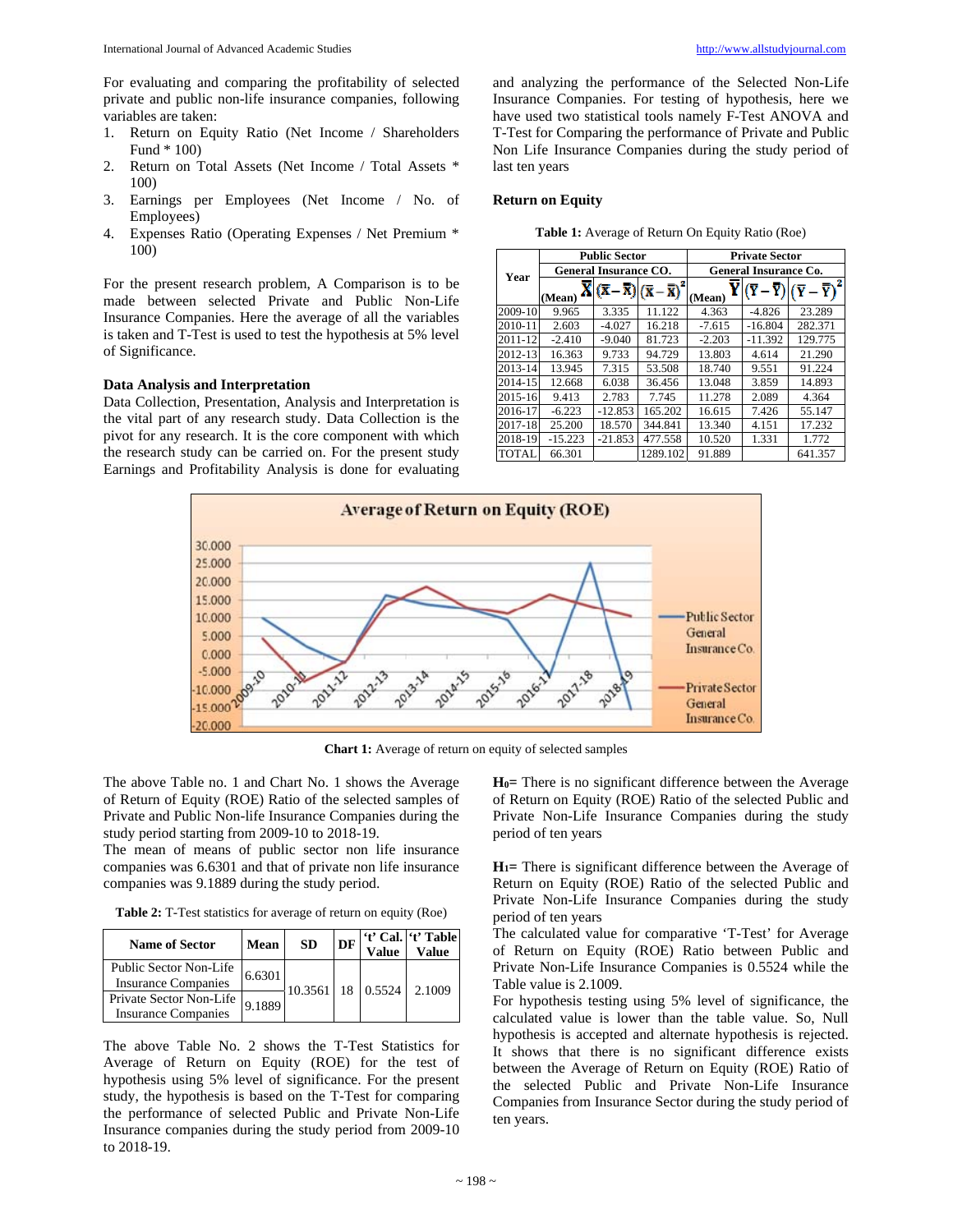## **Return on Total Assets Ratio**

|              |                       | <b>Public Sector</b>          |                                 |                       | <b>Private Sector</b> |                                                     |  |
|--------------|-----------------------|-------------------------------|---------------------------------|-----------------------|-----------------------|-----------------------------------------------------|--|
| Year         | General Insurance Co. |                               |                                 | General Insurance Co. |                       |                                                     |  |
|              | (Mean)                | $(\overline{x}-\overline{x})$ | $(\overline{x}-\overline{x})^2$ | (Mean) $\overline{Y}$ | $(Y - \overline{Y})$  | $(\overline{\mathbf{Y}} - \overline{\mathbf{Y}})^2$ |  |
| 2009-10      | 4.005                 | 2.014                         | 4.058                           | 4.348                 | $-4.667$              | 21.785                                              |  |
| 2010-11      | 0.958                 | $-1.033$                      | 1.066                           | $-7.615$              | $-16.630$             | 276.570                                             |  |
| 2011-12      | $-0.515$              | $-2.506$                      | 6.278                           | $-5.140$              | $-14.155$             | 200.375                                             |  |
| 2012-13      | 5.815                 | 3.824                         | 14.626                          | 13.823                | 4.808                 | 23.113                                              |  |
| 2013-14      | 5.103                 | 3.112                         | 9.687                           | 18.630                | 9.615                 | 92.441                                              |  |
| 2014-15      | 4.088                 | 2.097                         | 4.399                           | 16.855                | 7.840                 | 61.459                                              |  |
| 2015-16      | 3.688                 | 1.697                         | 2.881                           | 11.090                | 2.075                 | 4.304                                               |  |
| 2016-17      | $-6.258$              | $-8.249$                      | 68.039                          | 15.760                | 6.745                 | 45.490                                              |  |
| 2017-18      | 8.695                 | 6.704                         | 44.949                          | 12.433                | 3.418                 | 11.680                                              |  |
| 2018-19      | $-5.673$              | $-7.664$                      | 58.731                          | 9.970                 | 0.955                 | 0.911                                               |  |
| <b>TOTAL</b> | 19.906                |                               | 214.715                         | 90.154                |                       | 738.128                                             |  |

Table 3: Average of return on total assets ratio



**Chart 2:** Average of return on total assets ratio of selected samples

The above Table no. 3 and Chart No. 2 shows the Average of Return on Total Assets Ratio of the selected samples of Private and Public Non-life Insurance Companies working in India during the study period starting from 2009-10 to 2018-19. The mean of means of public sector non life insurance companies was 1.9906 and that of private non life insurance companies was 9.0154 during the study period.

**Table 4:** T-Test statistics for average of return on total assets ratio

| <b>Name of Sector</b>                                 | Mean   | <b>SD</b> | DF | 't' Cal.<br>Value | 't' Table<br>Value |
|-------------------------------------------------------|--------|-----------|----|-------------------|--------------------|
| Public Sector Non-Life<br><b>Insurance Companies</b>  | 1.9906 | 7.2757 18 |    | 2.1589            | 2.1009             |
| Private Sector Non-Life<br><b>Insurance Companies</b> | 9.0154 |           |    |                   |                    |

The above Table No. 4 shows the T-Test Statistics for the Average of Return on Total Assets the test of hypothesis using 5% level of significance. For the present study, the hypothesis is based on the T-Test for comparing the performance of selected Public and Private Non-Life Insurance companies during the study period from 2009-10 to 2018-19.

**H0=** There is no significant difference between the Average of Return on Total Assets Ratio of the selected Public and Private Non-Life Insurance Companies during the study period of ten years

**H1=** There is significant difference between the Average of Return on Total Assets Ratio of the selected Public and Private Non-Life Insurance Companies during the study period of ten years

The calculated value for comparative 'T-Test' for Average of Return on Total Assets Ratio between Public and Private Non Life Insurance Companies is 2.1589 while the Table value is 2.1009 which is higher than the table value. So, Null hypothesis is rejected and alternate hypothesis is accepted. It shows that there is significant difference exists between the Average of Return on Total Assets Ratio of the selected Public and Private Non-Life Insurance Companies from Insurance Sector during the study period of ten years.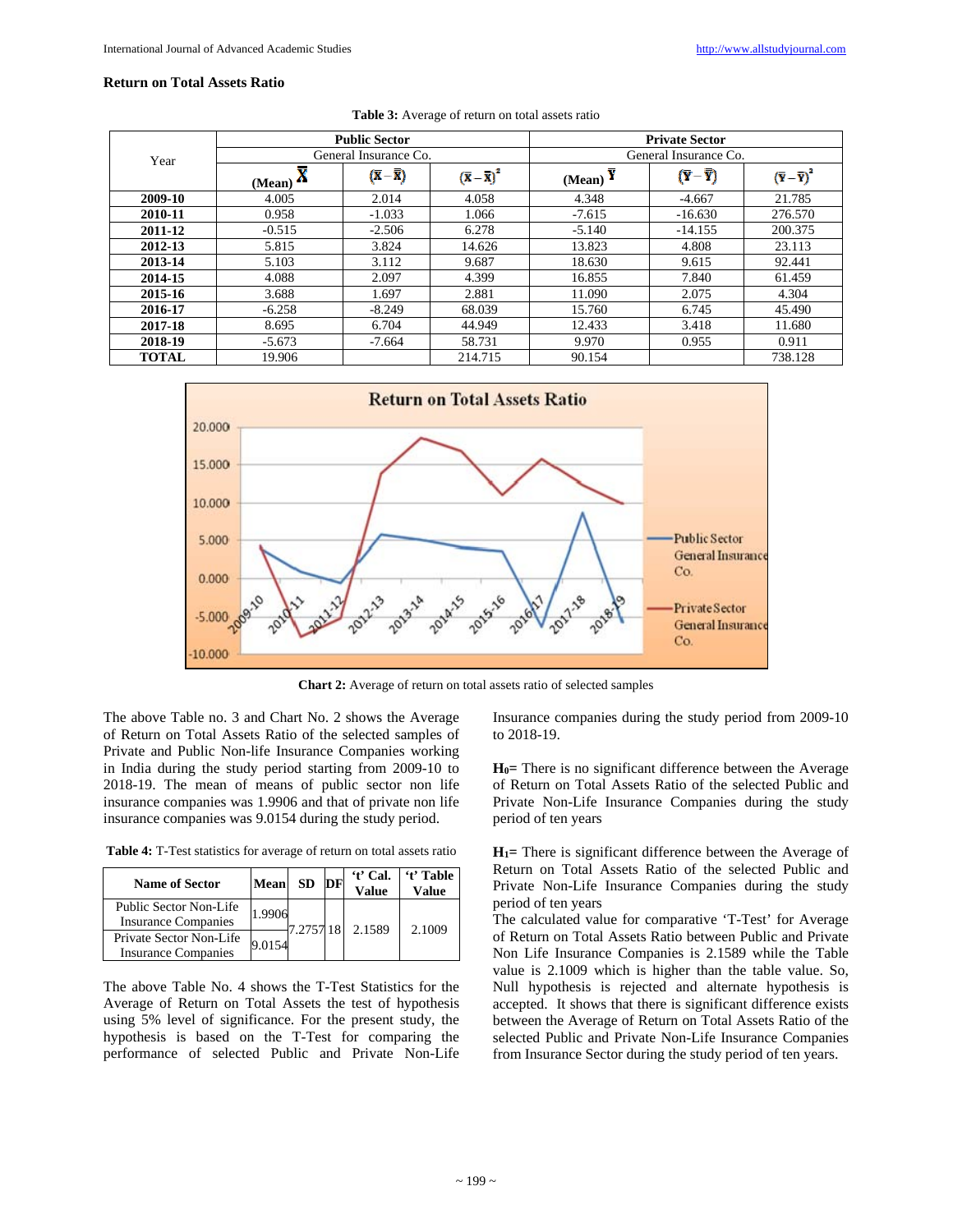## **Earnings per Employees ratio**

|              |                              | <b>Public Sector</b> |                   |                              | <b>Private Sector</b> |       |  |  |
|--------------|------------------------------|----------------------|-------------------|------------------------------|-----------------------|-------|--|--|
| Year         | <b>General Insurance Co.</b> |                      |                   | <b>General Insurance Co.</b> |                       |       |  |  |
|              | $(Mean)$ $\overline{X}$      |                      | $-\overline{X}^2$ | v<br>(Mean)                  |                       |       |  |  |
| 2009-10      | 1.025                        | 0.119                | 0.014             | 0.008                        | $-0.051$              | 0.003 |  |  |
| 2010-11      | 0.586                        | $-0.321$             | 0.103             | $-0.033$                     | $-0.092$              | 0.009 |  |  |
| 2011-12      | $-1.278$                     | $-2.185$             | 4.772             | $-0.022$                     | $-0.081$              | 0.007 |  |  |
| 2012-13      | 1.290                        | 0.384                | 0.147             | 0.038                        | $-0.021$              | 0.000 |  |  |
| 2013-14      | 1.125                        | 0.219                | 0.048             | 0.083                        | 0.024                 | 0.001 |  |  |
| 2014-15      | 1.323                        | 0.417                | 0.173             | 0.155                        | 0.096                 | 0.009 |  |  |
| 2015-16      | 1.303                        | 0.397                | 0.157             | 0.067                        | 0.008                 | 0.000 |  |  |
| 2016-17      | 1.343                        | 0.437                | 0.191             | 0.118                        | 0.059                 | 0.003 |  |  |
| 2017-18      | 1.463                        | 0.557                | 0.310             | 0.093                        | 0.034                 | 0.001 |  |  |
| 2018-19      | 0.885                        | $-0.022$             | 0.000             | 0.085                        | 0.026                 | 0.001 |  |  |
| <b>TOTAL</b> | 9.065                        |                      | 5.915             | 0.592                        |                       | 0.033 |  |  |

|  | <b>Table 5:</b> Average of Earning Per Employees Ratio |  |  |
|--|--------------------------------------------------------|--|--|
|  |                                                        |  |  |



**Chart 3:** Average of earnings per Employees ratio of selected samples

The above Table no. 5 and Chart No. 3 shows the mean of means of Earnings per Employees Ratio of the selected samples of Private and Public Non-life Insurance Companies working in India during the study period starting from 2009-10 to 2018-19. The mean of means of public sector non-life insurance companies was 0.9065 and that of private non-life insurance companies was 0.0592 during the study period.

**Table 6:** T-test statistics for average of earnings per employee's ratio

| <b>Name of Sector</b>                                 | Mean   | SD        | DF | 't' Cal.<br><b>Value</b> | 't' Table<br>Value |
|-------------------------------------------------------|--------|-----------|----|--------------------------|--------------------|
| Public Sector Non-Life<br><b>Insurance Companies</b>  | 0.9065 | 0.5748 18 |    | 3.2958                   | 2.1009             |
| Private Sector Non-Life<br><b>Insurance Companies</b> | 0.0592 |           |    |                          |                    |

The above Table No. 6 shows the T-Test Statistics for the Average of Earnings per Employees Ratio for the test of hypothesis using 5% level of significance. For the present study, the hypothesis is based on the T-Test for comparing the performance of selected Public and Private Non-Life

Insurance companies during the study period from 2009-10 to 2018-19.

**H0=** There is no significant difference between the Average of Earnings per Employees Ratio of the selected Public and Private Non-Life Insurance Companies during the study period of ten years

**H1=** There is significant difference between the Average of Earnings per Employees Ratio of the selected Public and Private Non-Life Insurance Companies during the study period of ten years

The calculated value for comparative 'T-Test' for Average of Earnings per Employees Ratio between Public and Private Non-Life Insurance Companies is 3.2958 while the Table value is 2.1009. At 5% level of significance and 18 degree of freedom the calculated value is higher than the table value. So, Null hypothesis is rejected and alternate hypothesis is accepted. It shows that there is significant difference exists between the Average of Earnings per Employees Ratio of the selected Public and Private Non-Life Insurance Companies from Insurance Sector during the study period of ten years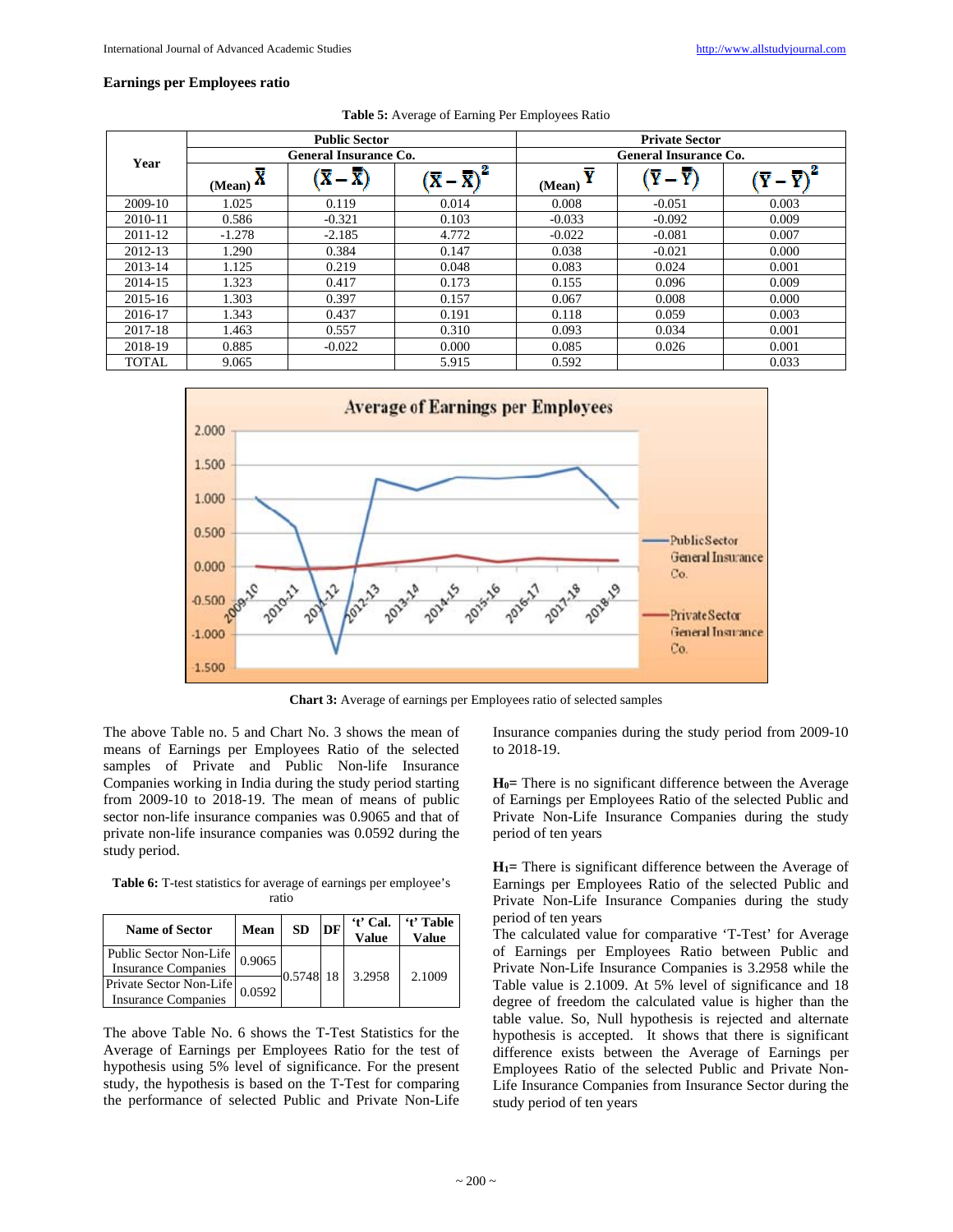## **Operating Expenses Ratio**

|         |                              | <b>Public sector</b>                              |        |                              | <b>Private Sector</b> |        |  |  |
|---------|------------------------------|---------------------------------------------------|--------|------------------------------|-----------------------|--------|--|--|
| Year    | <b>General Insurance co.</b> |                                                   |        | <b>General Insurance Co.</b> |                       |        |  |  |
|         | $\frac{M_{\text{can}}}{M}$   | $(\overline{\mathbf{X}} - \overline{\mathbf{X}})$ |        | Y<br>(Mean)                  |                       |        |  |  |
| 2009-10 | 23.360                       | 2.449                                             | 5.999  | 33.230                       | 3.979                 | 15.830 |  |  |
| 2010-11 | 26.138                       | 5.227                                             | 27.324 | 33.298                       | 4.047                 | 16.376 |  |  |
| 2011-12 | 20.133                       | $-0.778$                                          | 0.605  | 30.028                       | 0.777                 | 0.603  |  |  |
| 2012-13 | 21.503                       | 0.592                                             | 0.351  | 27.273                       | $-1.978$              | 3.914  |  |  |
| 2013-14 | 20.598                       | $-0.313$                                          | 0.098  | 26.555                       | $-2.696$              | 7.270  |  |  |
| 2014-15 | 22.428                       | 1.517                                             | 2.302  | 27.948                       | $-1.303$              | 1.699  |  |  |
| 2015-16 | 22.295                       | 1.384                                             | 1.916  | 30.813                       | 1.562                 | 2.439  |  |  |
| 2016-17 | 19.893                       | $-1.018$                                          | 1.036  | 32.868                       | 3.617                 | 13.081 |  |  |
| 2017-18 | 16.375                       | $-4.536$                                          | 20.573 | 25.790                       | $-3.461$              | 11.981 |  |  |
| 2018-19 | 16.385                       | $-4.526$                                          | 20.483 | 24.710                       | $-4.541$              | 20.623 |  |  |
| Total   | 209.108                      |                                                   | 80.686 | 292.513                      |                       | 93.815 |  |  |





**Chart 4:** Average of operating expenses ratio

The above Table no. 7 and Chart No. 4 shows the mean of means of Operating Expenses Ratio of the selected samples of Private and Public Non-life Insurance Companies working in India during the study period starting from 2009- 10 to 2018-19. The mean of means of public sector non life insurance companies was 20.9108 and that of private non life insurance companies was 29.2513 during the study period.

**Table 8:** T-Test statistics for average of operating expenses ratio

| <b>Name of Sector</b>                                  | Mean    | <b>SD</b> | DF | <b>Value</b> | 't' Cal. 't' Table<br>Value |
|--------------------------------------------------------|---------|-----------|----|--------------|-----------------------------|
| Public Sector Non-Life I<br><b>Insurance Companies</b> | 20.9108 | 3.1136    | 18 | 5.9898       | 2.1009                      |
| Private Sector Non-Life<br><b>Insurance Companies</b>  | 29.2513 |           |    |              |                             |

The above Table No. 8 shows the T-Test Statistics for the Average of Operating Expenses Ratio for the test of hypothesis using 5% level of significance. For the present study, the hypothesis is based on the T-Test for comparing the performance of selected Public and Private Non-Life Insurance companies during the study period from 2009-10 to 2018-19.

**H0=** There is no significant difference between the Average of Operating Expenses Ratio of the selected Public and Private Non-Life Insurance Companies during the study period of ten years

**H1=** There is significant difference between the Average of Operating Expenses Ratio of the selected Public and Private Non-Life Insurance Companies during the study period of ten years

The above table shows the calculated value for comparative 'T-Test' at 5% level of significance for Average of Operating Expenses Ratio between Public and Private Non Life Insurance Companies is 5.9898 while the Table value is 2.1009 which is higher than the table value. So, Null hypothesis is rejected and alternate hypothesis is accepted. It shows that there is significant difference exists between the Average of Operating Expenses Ratio of the selected Public and Private Non-Life Insurance Companies from Insurance Sector during the study period of ten years

## **Summary Findings and Suggestions**

From the above research study following findings and suggestions can be put-